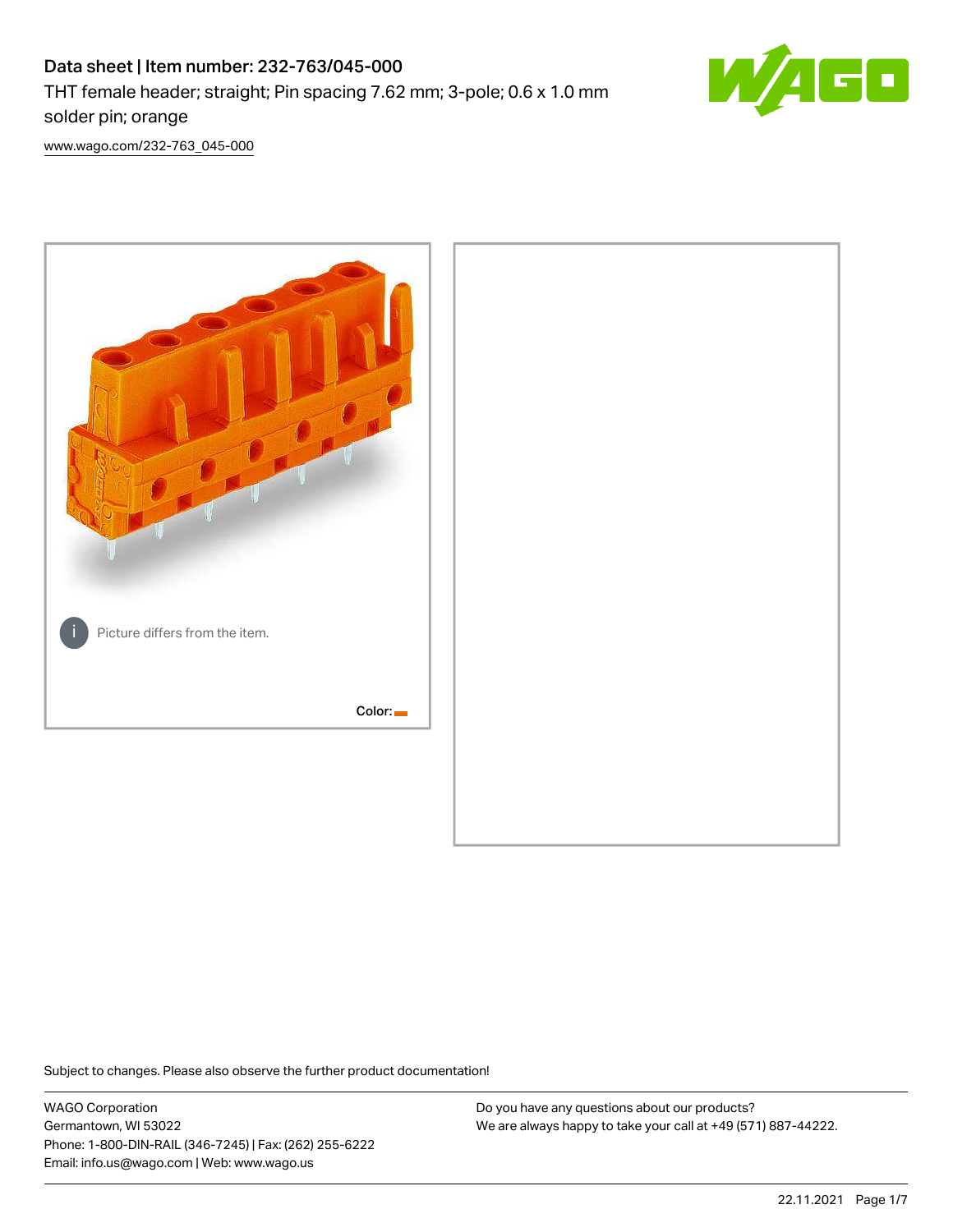

Dimensions in mm

L = (pole no. − 1) x pin spacing + 5.08 mm + 1.5 mm

2- to 3-pole female connectors – one latch only

#### Item description

- **H** Horizontal or vertical PCB mounting via straight or angled solder pins
- For board-to-board and board-to-wire connections
- Touch-proof PCB outputs  $\blacksquare$
- $\blacksquare$ Easy-to-identify PCB inputs and outputs
- $\blacksquare$ With coding fingers

Subject to changes. Please also observe the further product documentation! Data

WAGO Corporation Germantown, WI 53022 Phone: 1-800-DIN-RAIL (346-7245) | Fax: (262) 255-6222 Email: info.us@wago.com | Web: www.wago.us

Do you have any questions about our products? We are always happy to take your call at +49 (571) 887-44222.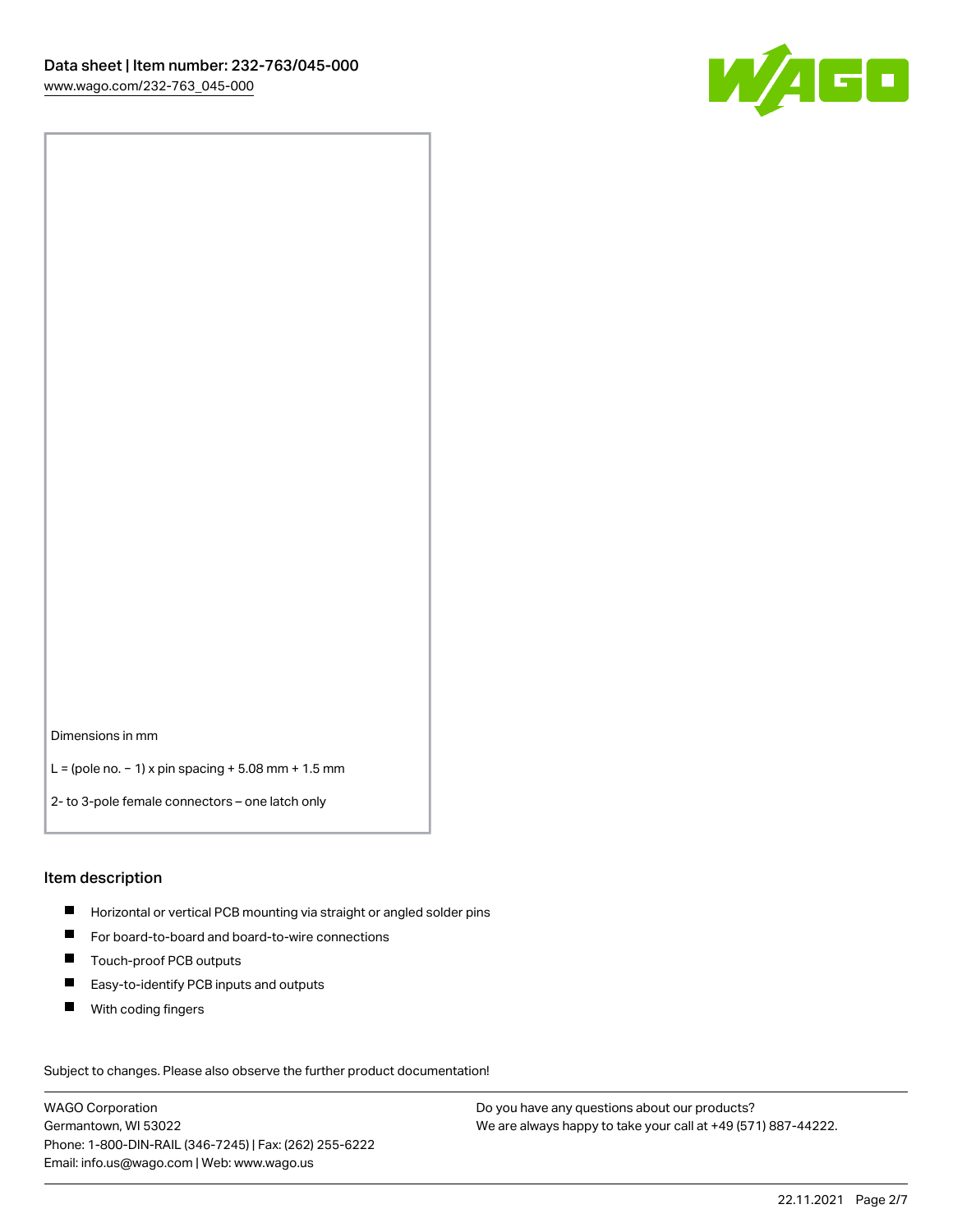

## Data Notes

| Safety information 1 | The MCS-MULTI CONNECTION SYSTEM includes connectors<br>without breaking capacity in accordance with DIN EN 61984. When<br>used as intended, these connectors must not be connected<br>/disconnected when live or under load. The circuit design should<br>ensure header pins, which can be touched, are not live when<br>unmated. |
|----------------------|-----------------------------------------------------------------------------------------------------------------------------------------------------------------------------------------------------------------------------------------------------------------------------------------------------------------------------------|
| Variants:            | Other pole numbers<br>3.8 mm pin projection for male headers with straight solder pins<br>Gold-plated or partially gold-plated contact surfaces<br>Other versions (or variants) can be requested from WAGO Sales or<br>configured at https://configurator.wago.com/                                                               |

# Electrical data

### IEC Approvals

| IEC/EN 60664-1                                                        |
|-----------------------------------------------------------------------|
| 500 V                                                                 |
| 6 <sub>kV</sub>                                                       |
| 630 V                                                                 |
| 6 <sub>kV</sub>                                                       |
| 1000V                                                                 |
| 6 <sub>kV</sub>                                                       |
| 12A                                                                   |
| $(III / 2)$ $\triangle$ Overvoltage category III / Pollution degree 2 |
|                                                                       |

# UL Approvals

| Approvals per                  | UL 1059 |
|--------------------------------|---------|
| Rated voltage UL (Use Group B) | 300 V   |
| Rated current UL (Use Group B) | 15 A    |
| Rated voltage UL (Use Group D) | 300 V   |
| Rated current UL (Use Group D) | 10 A    |

# Ratings per UL

| Rated voltage UL 1977 | 600 V |
|-----------------------|-------|
| Rated current UL 1977 |       |

Subject to changes. Please also observe the further product documentation!

| <b>WAGO Corporation</b>                                | Do you have any questions about our products?                 |
|--------------------------------------------------------|---------------------------------------------------------------|
| Germantown, WI 53022                                   | We are always happy to take your call at +49 (571) 887-44222. |
| Phone: 1-800-DIN-RAIL (346-7245)   Fax: (262) 255-6222 |                                                               |
| Email: info.us@wago.com   Web: www.wago.us             |                                                               |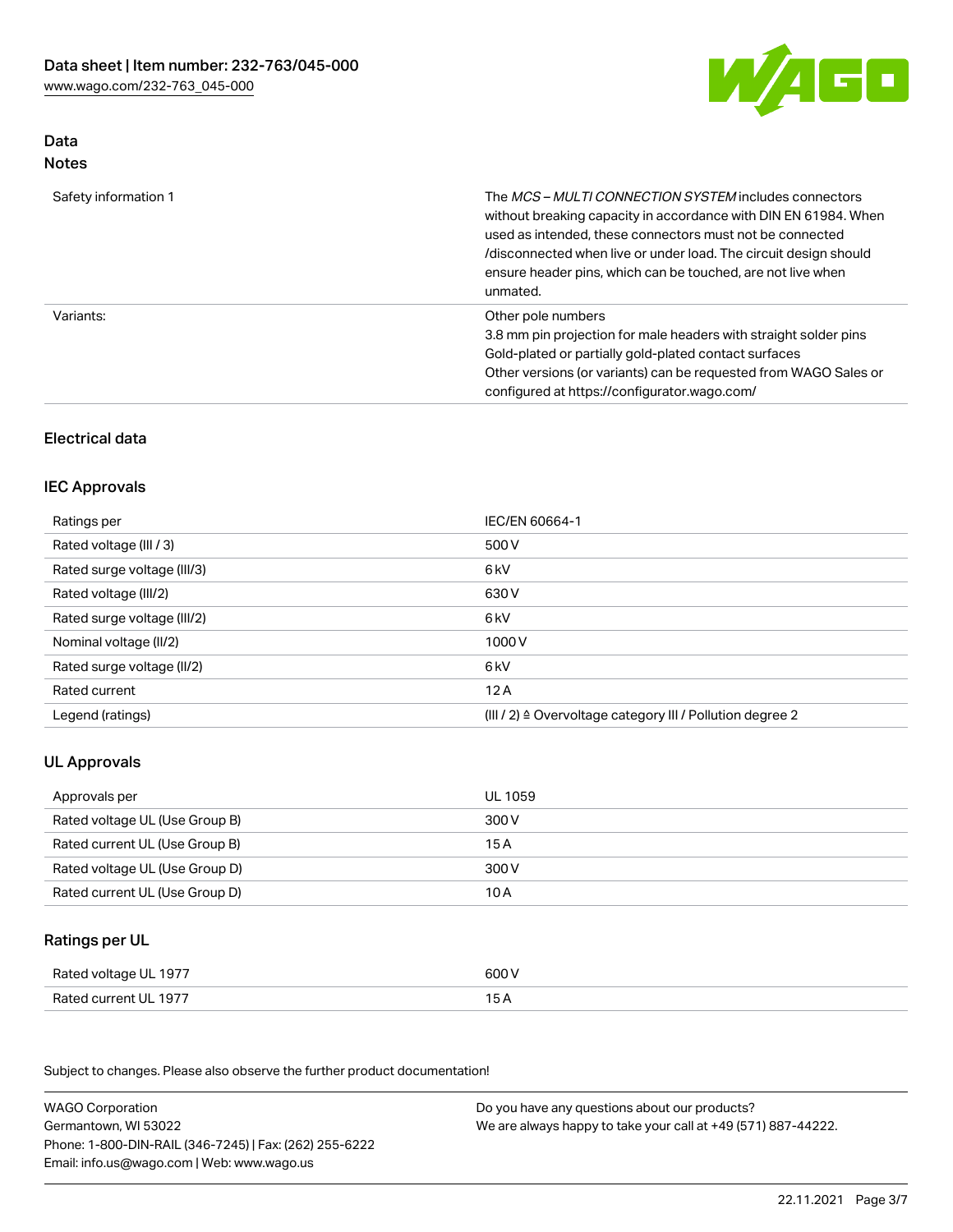

### CSA Approvals

| Approvals per                   | CSA   |
|---------------------------------|-------|
| Rated voltage CSA (Use Group B) | 300 V |
| Rated current CSA (Use Group B) | 15 A  |
| Rated voltage CSA (Use Group D) | 300 V |
| Rated current CSA (Use Group D) | 10 A  |

# Connection data

| Total number of potentials |  |
|----------------------------|--|
| Number of connection types |  |
| Number of levels           |  |

#### Connection 1

| Number of poles |  |
|-----------------|--|
|                 |  |

# Physical data

| Pin spacing                          | 7.62 mm / 0.3 inch    |
|--------------------------------------|-----------------------|
| Width                                | 21.82 mm / 0.859 inch |
| Height                               | 22.05 mm / 0.868 inch |
| Height from the surface              | 18.25 mm / 0.719 inch |
| Depth                                | 11.6 mm / 0.457 inch  |
| Solder pin length                    | 3.8 <sub>mm</sub>     |
| Solder pin dimensions                | $0.6 \times 1$ mm     |
| Drilled hole diameter with tolerance | $1.3$ $(+0.1)$ mm     |

# Plug-in connection

| Contact type (pluggable connector) | Female header |
|------------------------------------|---------------|
| Connector (connection type)        | for PCB       |
| Mismating protection               | No            |
| Mating direction to the PCB        | $90^{\circ}$  |
| Locking of plug-in connection      | Without       |

### PCB contact

| PCB Contact            | THT                                        |
|------------------------|--------------------------------------------|
| Solder pin arrangement | over the entire female connector (in-line) |

Subject to changes. Please also observe the further product documentation!

| <b>WAGO Corporation</b>                                | Do you have any questions about our products?                 |
|--------------------------------------------------------|---------------------------------------------------------------|
| Germantown, WI 53022                                   | We are always happy to take your call at +49 (571) 887-44222. |
| Phone: 1-800-DIN-RAIL (346-7245)   Fax: (262) 255-6222 |                                                               |
| Email: info.us@wago.com   Web: www.wago.us             |                                                               |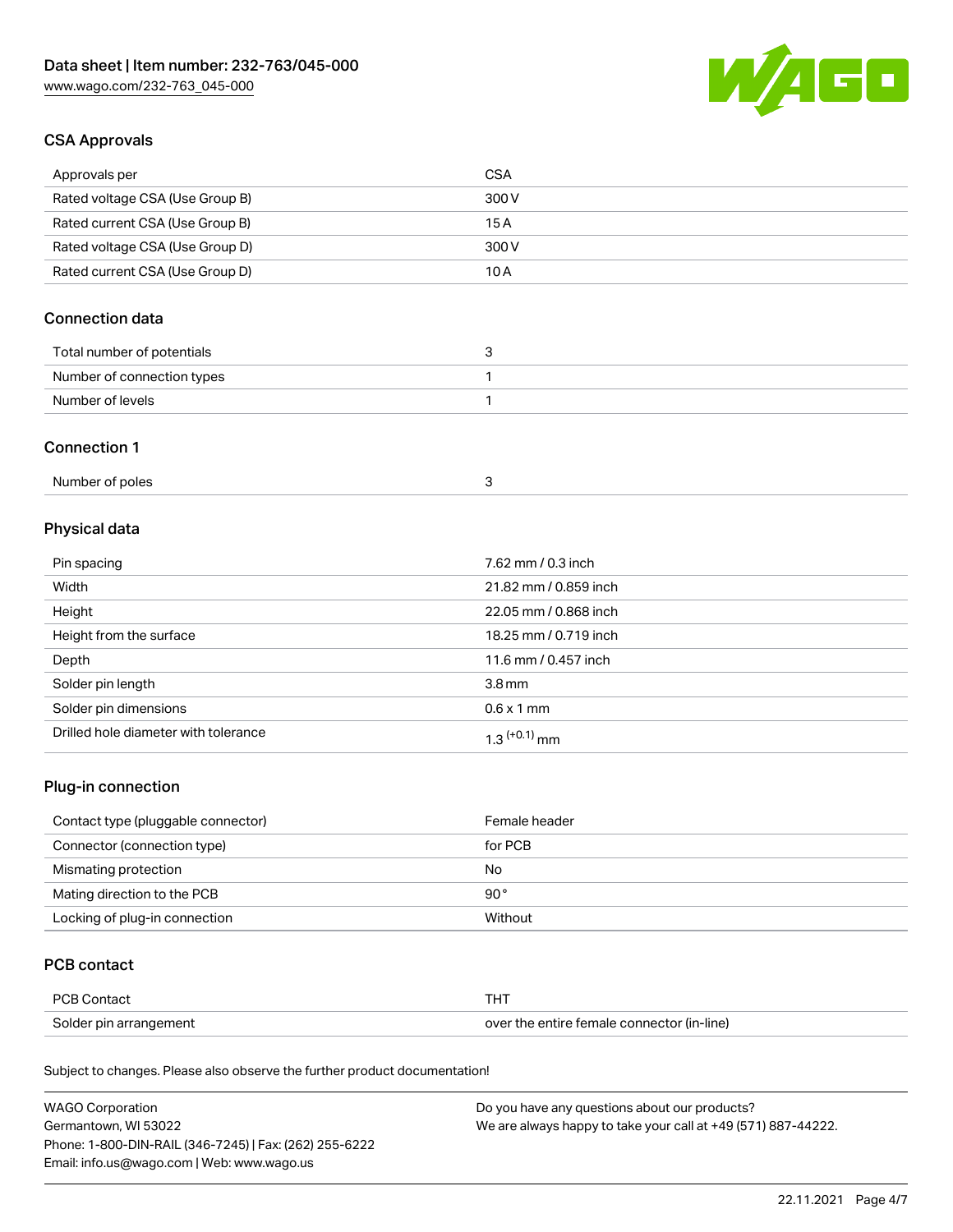

Number of solder pins per potential 1

#### Material data

| Color                       | orange           |
|-----------------------------|------------------|
| Material group              |                  |
| Insulation material         | Polyamide (PA66) |
| Flammability class per UL94 | V <sub>0</sub>   |
| Contact material            | Copper alloy     |
| Contact plating             | tin-plated       |
| Fire load                   | $0.062$ MJ       |
| Weight                      | 3.2 <sub>g</sub> |

### Environmental requirements

| Limit temperature range<br>. | . +85 °ົ<br>cn.<br>-ou |  |
|------------------------------|------------------------|--|
|------------------------------|------------------------|--|

### Commercial data

| PU (SPU)              | 100 Stück     |
|-----------------------|---------------|
| Packaging type        | box           |
| Country of origin     | <b>DE</b>     |
| <b>GTIN</b>           | 4055143034098 |
| Customs tariff number | 85366990990   |

### Approvals / Certificates

Phone: 1-800-DIN-RAIL (346-7245) | Fax: (262) 255-6222

Email: info.us@wago.com | Web: www.wago.us

#### Ship Approvals

| Logo                                                                                                                                                                                                                                                                                                                                                                                                                                                                                | Approval                  | <b>Additional Approval Text</b> | Certificate<br>name |
|-------------------------------------------------------------------------------------------------------------------------------------------------------------------------------------------------------------------------------------------------------------------------------------------------------------------------------------------------------------------------------------------------------------------------------------------------------------------------------------|---------------------------|---------------------------------|---------------------|
| $\bigcirc\!\!\!\!\! \bigcirc\!\!\!\!\! \bigcirc\!\!\!\!\! \bigcirc\!\!\!\!\! \bigcirc\!\!\!\!\! \bigcirc\!\!\!\!\! \bigcirc\!\!\!\!\! \bigcirc\!\!\!\!\! \bigcirc\!\!\!\!\! \bigcirc\!\!\!\!\! \bigcirc\!\!\!\!\! \bigcirc\!\!\!\!\! \bigcirc\!\!\!\!\! \bigcirc\!\!\!\!\! \bigcirc\!\!\!\!\! \bigcirc\!\!\!\!\! \bigcirc\!\!\!\!\! \bigcirc\!\!\!\!\! \bigcirc\!\!\!\!\! \bigcirc\!\!\!\!\! \bigcirc\!\!\!\!\! \bigcirc\!\!\!\!\! \bigcirc\!\!\!\!\! \bigcirc\!\!\!\!\! \bigcirc\$ | BV<br>Bureau Veritas S.A. | IEC 60998                       | 11915/D0<br>BV      |
| <b>BUNEAU</b>                                                                                                                                                                                                                                                                                                                                                                                                                                                                       |                           |                                 |                     |

#### UL-Approvals

|                         |                                                                            |                                                               | Certificate |  |
|-------------------------|----------------------------------------------------------------------------|---------------------------------------------------------------|-------------|--|
| Logo                    | Approval                                                                   | <b>Additional Approval Text</b>                               | name        |  |
|                         | <b>UR</b>                                                                  | <b>UL 1977</b>                                                | E45171      |  |
|                         | Underwriters Laboratories Inc.                                             |                                                               |             |  |
|                         | <b>UR</b>                                                                  | <b>UL 1059</b>                                                | E45172      |  |
|                         | Subject to changes. Please also observe the further product documentation! |                                                               |             |  |
| <b>WAGO Corporation</b> |                                                                            | Do you have any questions about our products?                 |             |  |
| Germantown, WI 53022    |                                                                            | We are always happy to take your call at +49 (571) 887-44222. |             |  |

We are always happy to take your call at +49 (571) 887-44222.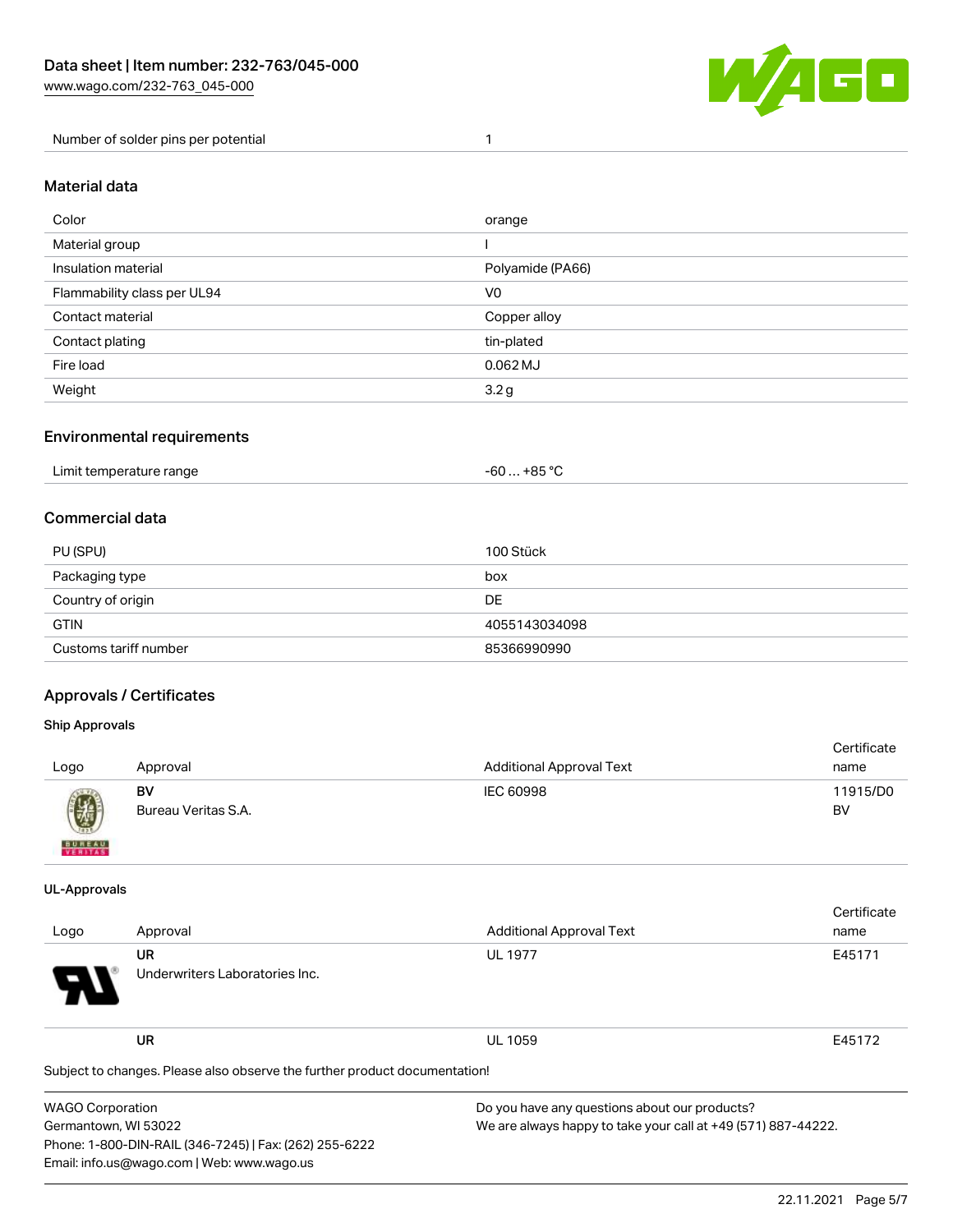



Underwriters Laboratories Inc.

# Counterpart

| ltem no.731-633<br>www.wago.com/731-633<br>1-conductor male connector; CAGE CLAMP®; 2.5 mm <sup>2</sup> ; Pin spacing 7.62 mm; 3-pole; 2,50 mm <sup>2</sup> ; orange |  |
|----------------------------------------------------------------------------------------------------------------------------------------------------------------------|--|
|----------------------------------------------------------------------------------------------------------------------------------------------------------------------|--|

### Optional accessories

### Testing accessories

Germantown, WI 53022

Phone: 1-800-DIN-RAIL (346-7245) | Fax: (262) 255-6222

Email: info.us@wago.com | Web: www.wago.us

| Testing accessories                      |                                                                                                                                                                        |                                                                                                         |                      |                      |  |
|------------------------------------------|------------------------------------------------------------------------------------------------------------------------------------------------------------------------|---------------------------------------------------------------------------------------------------------|----------------------|----------------------|--|
|                                          | Item no.: 210-136<br>Test plug; 2 mm Ø; with 500 mm cable                                                                                                              |                                                                                                         | www.wago.com/210-136 |                      |  |
|                                          | Item no.: 231-662                                                                                                                                                      | Test plugs for female connectors; for 7.5 mm and 7.62 mm pin spacing; 2,50 mm <sup>2</sup> ; light gray |                      | www.wago.com/231-662 |  |
| <b>Downloads</b><br><b>Documentation</b> |                                                                                                                                                                        |                                                                                                         |                      |                      |  |
| <b>Additional Information</b>            |                                                                                                                                                                        |                                                                                                         |                      |                      |  |
| Technical explanations                   |                                                                                                                                                                        | 2019 Apr 3                                                                                              | pdf<br>2.0 MB        | Download             |  |
| <b>CAD files</b>                         |                                                                                                                                                                        |                                                                                                         |                      |                      |  |
| <b>PCB Design</b>                        |                                                                                                                                                                        |                                                                                                         |                      |                      |  |
|                                          | Symbol and Footprint 232-763/045-000                                                                                                                                   |                                                                                                         | <b>URL</b>           | Download             |  |
|                                          | CAx data for your PCB design, consisting of "schematic symbols and PCB footprints",<br>allow easy integration of the WAGO component into your development environment. |                                                                                                         |                      |                      |  |
| Supported formats:                       |                                                                                                                                                                        |                                                                                                         |                      |                      |  |
|                                          | Accel EDA 14 & 15                                                                                                                                                      |                                                                                                         |                      |                      |  |
|                                          | Altium 6 to current version                                                                                                                                            |                                                                                                         |                      |                      |  |
|                                          | Cadence Allegro                                                                                                                                                        |                                                                                                         |                      |                      |  |
| ш                                        | DesignSpark                                                                                                                                                            |                                                                                                         |                      |                      |  |
|                                          | Subject to changes. Please also observe the further product documentation!                                                                                             |                                                                                                         |                      |                      |  |
| <b>WAGO Corporation</b>                  |                                                                                                                                                                        | Do you have any questions about our products?                                                           |                      |                      |  |

We are always happy to take your call at +49 (571) 887-44222.